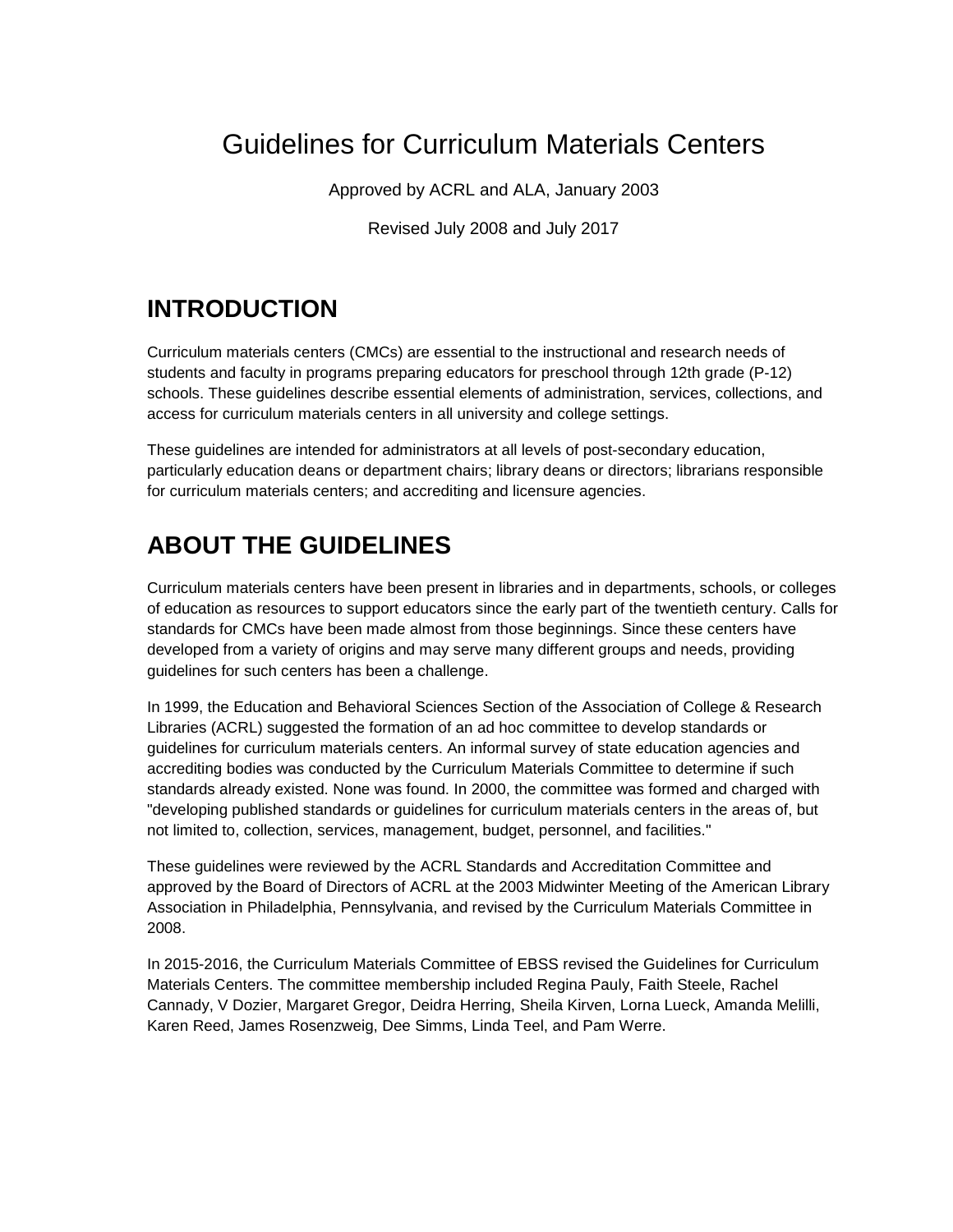# **TERMS USED**

- 1. **Curriculum materials** are educational resources that provide curriculum and instructional experiences for preschool through 12th grade (P-12) students. These materials are used by educators to develop curricula and lesson plans and may also be used in actual instructional situations with P-12 students. These materials also provide information for those conducting research.
- 2. **Curriculum materials center** (CMC) refers to a physical location of a curriculum materials collection. Curriculum materials centers are often housed in a main campus library, a branch library building, or in an academic building housing the campus education academic programs. Curriculum materials centers (CMCs) may also be referred to as curriculum labs, instructional materials labs, instructional materials centers, etc. Curriculum materials centers will be the official name used in this document.
- 3. **CMC users** are education students and faculty, and may also include P-12 educators, other students, and community members as defined by the CMC's mission.
- 4. **Director** refers to the librarian who has primary responsibility for the CMC, including its facilities, administration, collection, personnel, and services.

## **ADMINISTRATION**

## **Mission/Goals**

The CMC should have a written mission statement with articulated goals that reflect these guidelines and accreditation standards. This mission statement should be posted prominently on the CMC website.

- 1. COLLABORATION: The mission statement, goal setting, and planning should be jointly developed by the CMC director, CMC librarians and staff, an administrator from the unit to which the CMC administratively reports, and faculty representatives from the college or department of education.
- 2. REVIEW: The mission statement and goals should be regularly reviewed and updated as needed.
- 3. COMPLIANCE: Goal setting should follow the *Guidelines for Curriculum Materials Centers* and appropriate accreditation standards.
- 4. ALIGNMENT: Values and vision statements should be created to reflect the institutional vision statement and strategic plan.
- 5. ASSESSMENT: The values and vision statement, mission statement, and goals should be assessed on a regular and ongoing basis.

## **Budget**

The CMC should have a budget that adequately supports its mission, the institution's education curricula, and the research needs of education faculty/students, CMC personnel, practicing educators, and members of the community.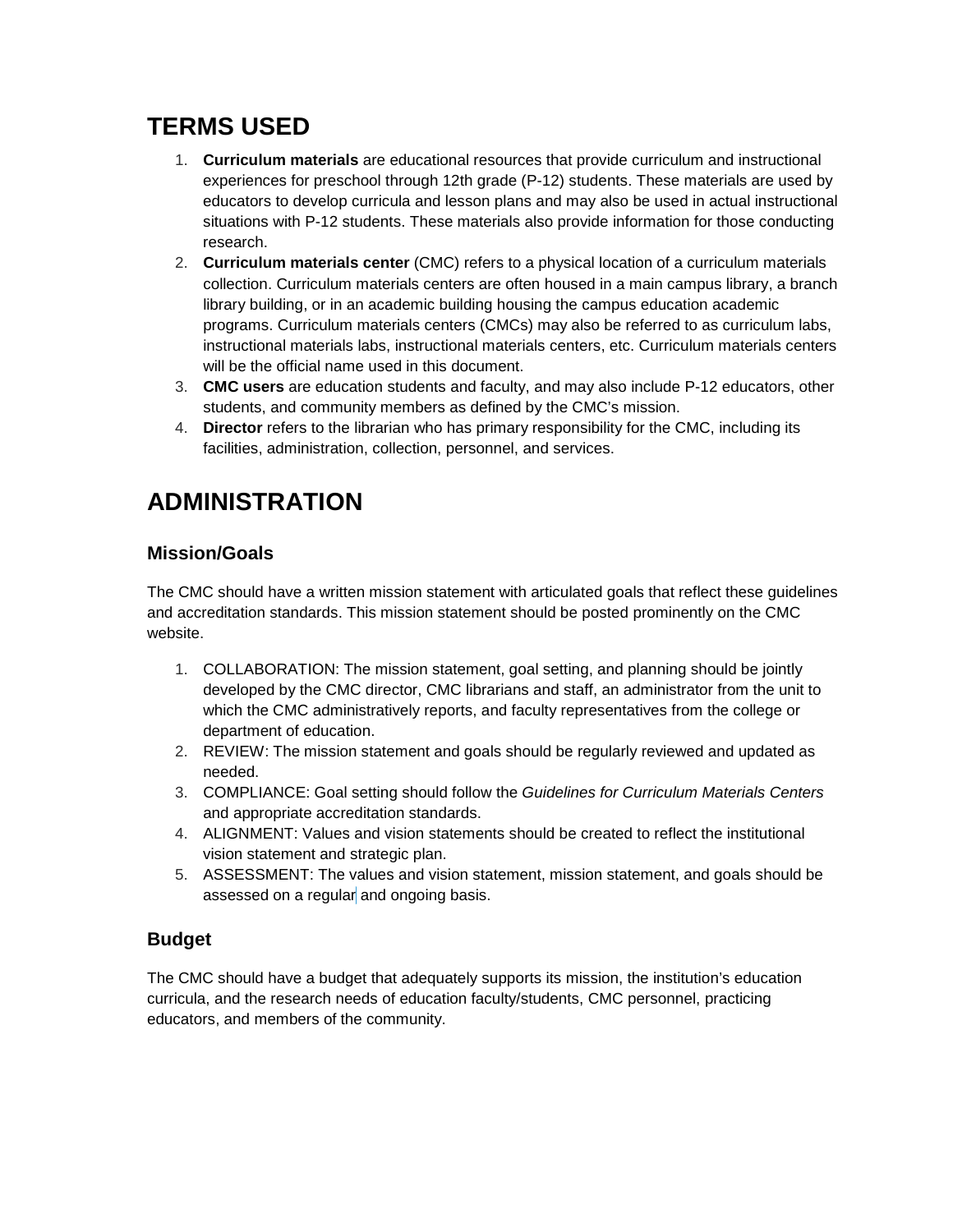- 1. FUNDING RESPONSIBILITY: The CMC director and the administrator(s) responsible for budgeting for the unit to which the CMC administratively reports should jointly plan the CMC budget.
- 2. FUNDING LEVEL: The CMC budget should be adequate to ensure compliance with state department of education and other accrediting bodies' standards, college/department of education program needs, as well as guidelines in this document in the areas of collection, facilities, services, and personnel. It should be reflective of the college of education or department of education enrollment.
- 3. FUNDING SOURCE: The CMC budget should be funded as part of the unit under which the CMC is administered. This budget does not preclude additional funding from other units or sources.
- 4. ADMINISTRATION: The CMC budget should be administered by the CMC director.

## **Personnel**

The CMC staff should include a director and staff sufficient to maintain the CMC and all services.

- 1. DIRECTOR: The CMC director should have a master's degree from an ALA-accredited program or equivalent and have preparation in curriculum development, teaching methodology, media, and technology. The director should be assigned no less than half time to the management of the CMC.
- 2. PROFESSIONAL STAFF: The professional staff may include, but not be limited to, librarians and technology specialists.
- 3. SUPPORT STAFF: The CMC should have sufficient support staff to maintain the CMC and all its functions. The support staff may consist of paraprofessionals, technology specialists, or clerical aides, with at least one being a permanent staff member, and graduate and student assistants. Support staff should have sufficient training to provide a basic level of assistance to CMC users or refer users as appropriate.
- 4. CONTINUING EDUCATION: The CMC director and staff should have regular opportunities for continuing education so that the CMC reflects current trends in curriculum materials and technology. Continuing education opportunities should extend to support staff as needed.

## **Facilities**

The CMC should be a distinct facility that provides for effective use of its resources.

- 1. LOCATION: The CMC should be in proximity to the education holdings of the college or university library, or alternatively it should be in the building that houses the college/department of education. The location should be completely accessible as detailed in the Americans with Disabilities Act (ADA).
- 2. HOURS: If housed in the college or university library, The CMC should be open the hours of that facility's operation. If housed separately, or with the college/department of education, it should be open enough hours to meet the needs of its users. Evening and weekend hours should be included if needed.
- 3. SIZE: The size of the public area of the facility should be adequate to comfortably hold all materials, associated equipment, user study areas, and workstations. Room for collection growth should be available. Staff workspace should be adequate to complete work activities efficiently and effectively, including technical library functions, when necessary.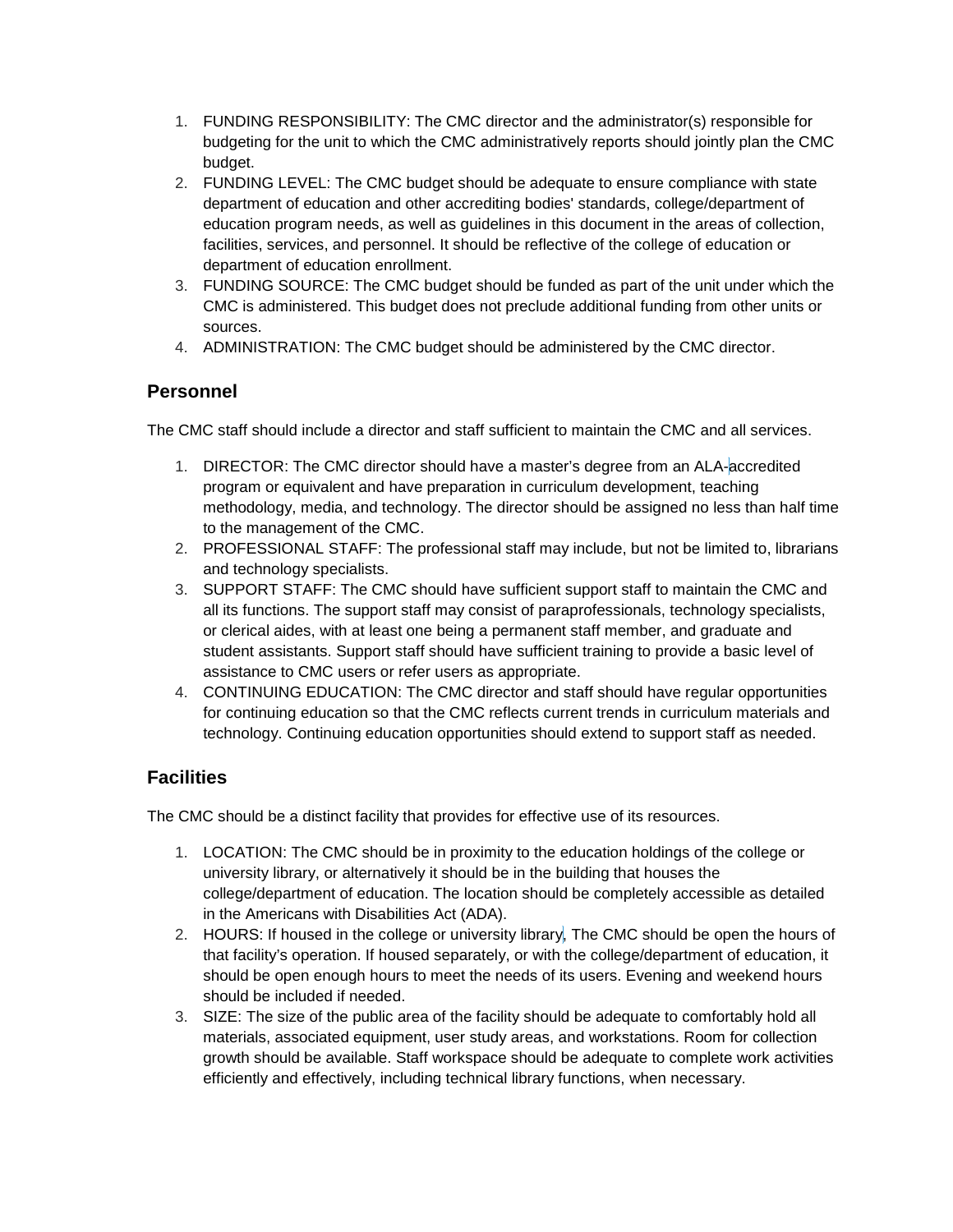- 4. SEATING: There should be enough seating in the CMC to allow users to work individually or collaboratively. Sufficient seating should be available to accommodate the students in an average-sized class in the teacher education program. A variety of seating types may be available, including, but not limited to study tables, carrels, and lounge seating. If the CMC will be used by small children, appropriately sized seating for them may also be available.
- 5. MAINTENANCE: The facility should be maintained in such a way as to ensure the security and safety of materials, staff, and users. There should be an adequate number of electrical connections and computer ports to meet user and staff needs.
- 6. CLASSROOM: The CMC should have its own classroom or have a convenient space available for formal instruction. This classroom, or its equivalent, should have adequate seating for the average-sized class in the teacher education program. It should be equipped with technology appropriate for demonstration and if possible, hands-on practice of digital and media resources for teaching
- 7. TECHNOLOGY: The CMC should provide access to educational technologies that primarily support the institution's teacher preparation program and certification requirements.

## **Marketing**

The CMC should have a plan for marketing its services and collection. Promotion should be directed toward all CMC user groups and stakeholders and should include both formal and informal means.

- 1. WEB PRESENCE: A Web presence should be used to market the CMC and should be linked to and from the library website and the education college/department website. The website should include, but not be limited to, the values and vision statement, the mission statement and goals of the CMC, the resources and services of the CMC and links to appropriate teaching resources, course guides, databases, and curriculum materials sites to include teaching activities, standards, children's literature, publishers, etc. Social media should be used to promote the services and resources of the CMC.
- 2. PRINTED BROCHURES/GUIDES: CMC brochures/guides should be available in the library publicity area, the college/department of education office area, and appropriate distance locations.
- 3. INFORMAL CAMPUS CONTACTS: The CMC director should make use of faculty liaison activities mentioned in this document to informally promote the CMC.
- 4. SCHOOL CONTACTS: The CMC should be promoted to appropriate personnel in local schools/districts.
- 5. PROFESSIONAL ASSOCIATIONS: CMC professional marketing to state, regional, and national associations and accrediting bodies is encouraged.

#### **Assessment**

The CMC should have an assessment plan in place for evaluating the achievement of its mission and goals.

- 1. PLAN: The plan should measure how well the CMC is meeting its goals and objectives relative to its collection, administration, facilities, and service.
- 2. FREQUENCY: The evaluation should take place on a periodic basis.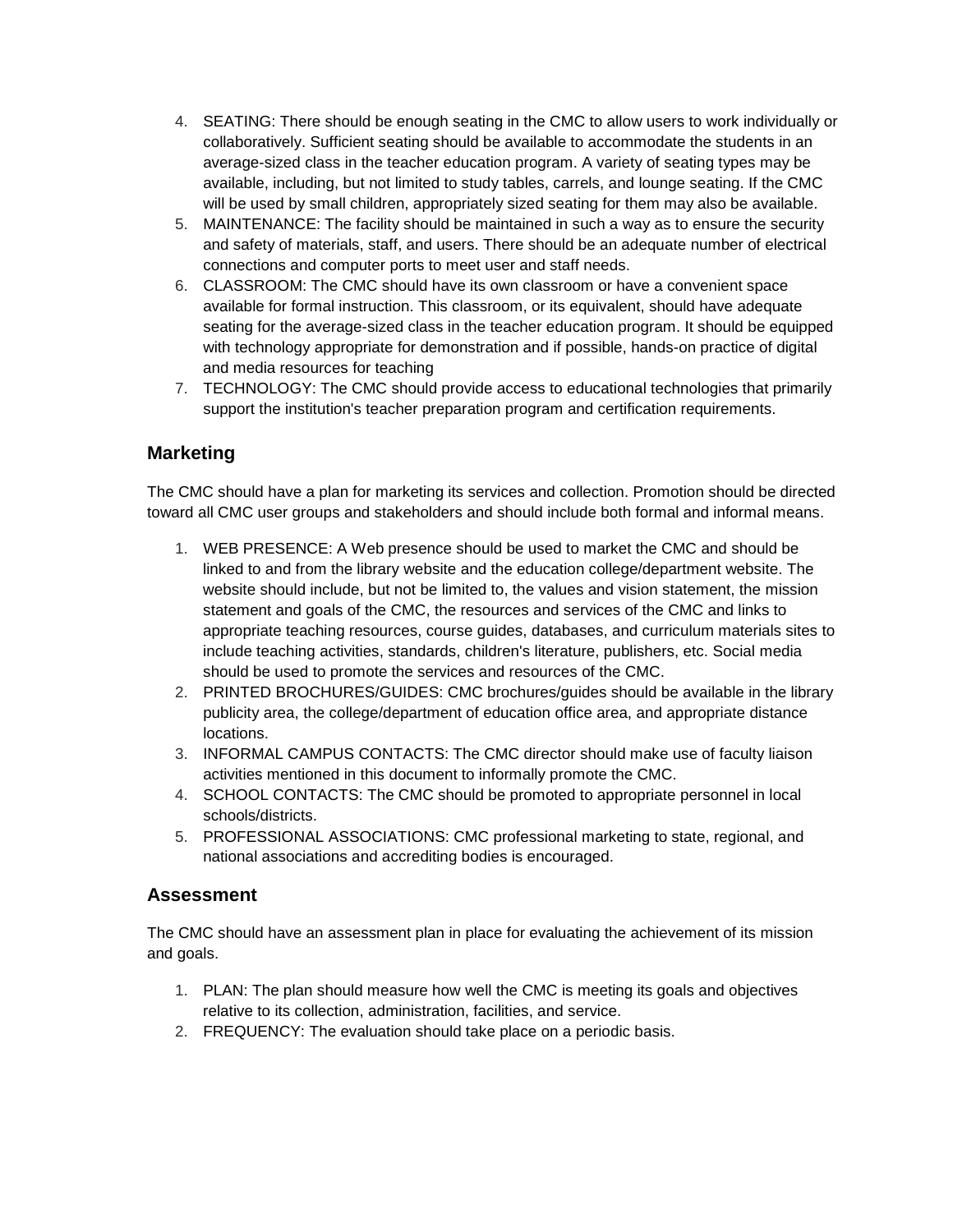- 3. METHODOLOGY: The method used could be accomplished through data collection and analysis such as focus groups, surveys, questionnaires, and/or other evaluation strategies and should include participation by all user groups. (See Appendix I)
- 4. RESULTS: The results of the evaluation should be recorded and used in reviewing the viability of the current goals and objectives with changes being made where appropriate.

#### **Resources**

A variety of published materials related to the management and assessment of CMCs are available and should be consulted regularly. (See Appendix II)

## **SERVICES**

## **Reference**

The CMC staff should provide reference service to its users.

- 1. DELIVERY OF SERVICE: Reference service should be available during all hours the CMC is open, and may include face-to-face, telephone, digital, or other appropriate methods of delivery.
- 2. STAFF: CMC staff should be trained to conduct an effective reference interview. They should also have knowledge of the CMC's collection and of external resources in order to provide both ready-reference and in-depth research assistance. CMC student assistants should be knowledgeable about the CMC collection and be trained to provide basic assistance. A professional librarian located in an adjacent area may be called on if the CMC is not otherwise staffed.

## **Instruction**

The CMC should have a program for instruction in the use of curriculum-related resources.

- 1. COLLABORATION: The instruction program should be developed in collaboration with education faculty, librarians, and others as appropriate.
- 2. SETTING: Instruction may take place within the CMC, in the classroom, or in a virtual environment.
- 3. DELIVERY: Instruction, both in-person and virtual, should include all appropriate techniques such as guides, lectures, web pages, tutorials, bibliographies, workshops, orientations, tours, and point of need instruction.
- 4. CONTENT: Instruction should include research strategies and the selection and evaluation of resources, as well as the use of the CMC collection, services, and instructional technology.
- 5. ASSESSMENT: Formal and informal methods of assessment for instructional effectiveness should be implemented. Consideration should be given to the ACRL Framework for Information Literacy for Higher Education, the Council for the Accreditation of Educator Preparation (CAEP) standards, and other related state and national standards as appropriate.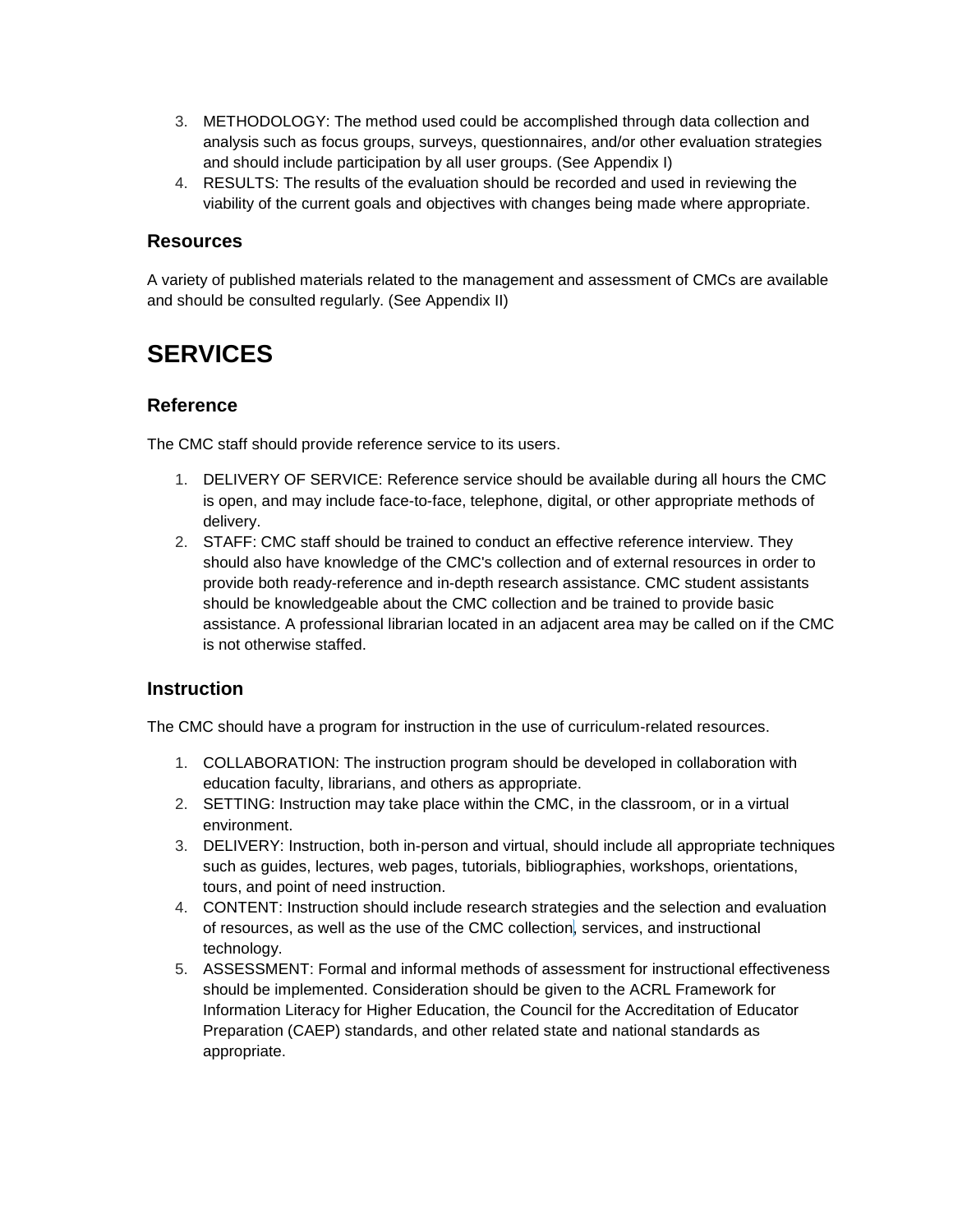## **Faculty Liaison**

The CMC staff should seek out and maintain professional contact with teacher education instructional units and with individual faculty members.

- 1. FACULTY CONTACT: Faculty contact should be maintained through both formal and informal means, including, but not limited to, telephone, digital communication, attendance at faculty meetings, instruction sessions, and specialized programming.
- 2. ACCREDITING BODIES: CMC staff should prepare documentation for visiting accrediting organizations as needed and requested.
- 3. COLLECTION DEVELOPMENT: In collaboration with faculty, CMC staff should develop the CMC collection to meet instructional and curriculum materials research needs of both faculty and students.

## **Distance and Virtual Learning**

The CMC should have a program for serving distance and virtual learning users.

- 1. COLLABORATION: The distance and virtual learning programs should be developed in collaboration with teaching faculty, librarians, and others as appropriate.
- 2. USERS: Distance and virtual learning users should include distance and/or virtual learning faculty and students, whether courses are offered in an off-campus classroom, teleconferencing, online, or other means.
- 3. SERVICES: Services offered should be equivalent to services at the main campus and should include reference, instruction, and access to CMC materials.
- 4. DELIVERY: Distance learning services should be provided by various means as appropriate. Digital means are particularly well suited to off-campus situations and should be used to their best advantage. Digital delivery options include, but are not limited to: web pages, CMC online catalog, online CMC instruction, email/mailing lists, online discussion groups, and access/subscriptions to online databases. Other means should be used as appropriate and may include librarian visits to off-campus classrooms, interlibrary loan, document delivery, and agreements with other libraries/CMCs.

## **Outreach**

The CMC may offer outreach services.

- 1. USERS: Users may include students from other universities, P-12 educators, those who homeschool, and other community members.
- 2. SERVICES: Services may include on-site and virtual tours, exhibits, speakers, continuing education opportunities, or other activities that meet the needs of the users.
- 3. DELIVERY: Policies regarding delivery of services and access to resources should be in agreement with the appropriate governing unit(s).

## **Production**

The CMC may provide modern, high quality equipment and supplies to meet user needs for production of instructional materials.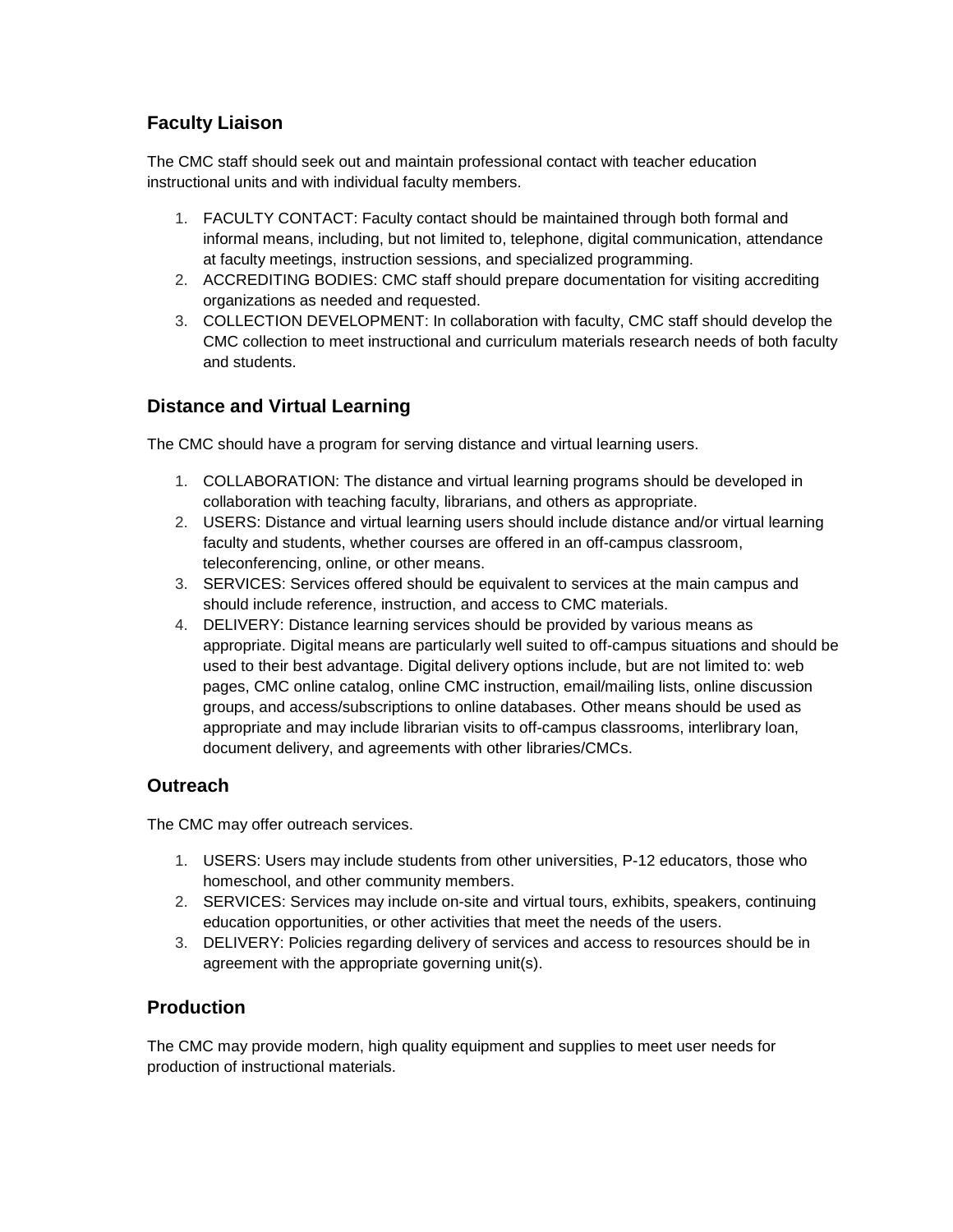- 1. EQUIPMENT: The equipment provided for production should allow users to create instructional materials like those currently being used in schools, utilizing both traditional and emerging technologies and knowledge creation centers. The equipment should be kept updated, well maintained, and in sufficient quantity to meet typical demand levels.
- 2. SUPPLIES: Supplies necessary for production of instructional materials may be provided to users, either for free or on a cost-recovery basis and in sufficient quantity to meet demands.
- 3. SUPPORT: CMC staff should provide ideas and basic assistance to users, although the responsibility for creating materials remains with the users.

#### **Collection**

#### **General Characteristics**

The CMC collection supports the institution's teacher education curriculum with an organized collection of current and high quality educational materials created for use with P-12 students and adult education materials that should include content for diverse populations and/or multilingual speakers when appropriate.

- 1. SELECTION: The selection of curriculum materials should be the responsibility of a professional librarian specifically charged with building the curriculum materials collection.
- 2. COLLECTION DEVELOPMENT POLICY: The CMC should have a written collection development policy, as described in the policy section of these guidelines.
- 3. ORGANIZATION: The CMC collection should be organized in accordance with current national standards and practices, as described in the access section of these guidelines.
- 4. LOCATION: All of the collection should be available in the CMC and online when appropriate.
- 5. SIZE: The size of the CMC collection should be sufficient to meet the needs of its users, as well as to ensure compliance with state department of education standards.
- 6. FORMAT: These resources should represent a variety of formats including print, non-print, and digital. The CMC should consider current practices of purchasing e-content (i.e. ebooks, databases, e-book readers, etc.) to maximize access to the collection in support of users.
- 7. FUNDING LEVEL: Funding level for collection materials should reflect the enrollment of education majors and pre-service teachers in comparison to other majors within the institution.

#### **Collection Categories**

The CMC should collect materials in both print and digital formats, including, but not limited to, textbooks, curriculum guides, children's literature, professional literature, reference materials, education periodicals, media materials, educational tests and measures, and digital content including linkage to open access materials.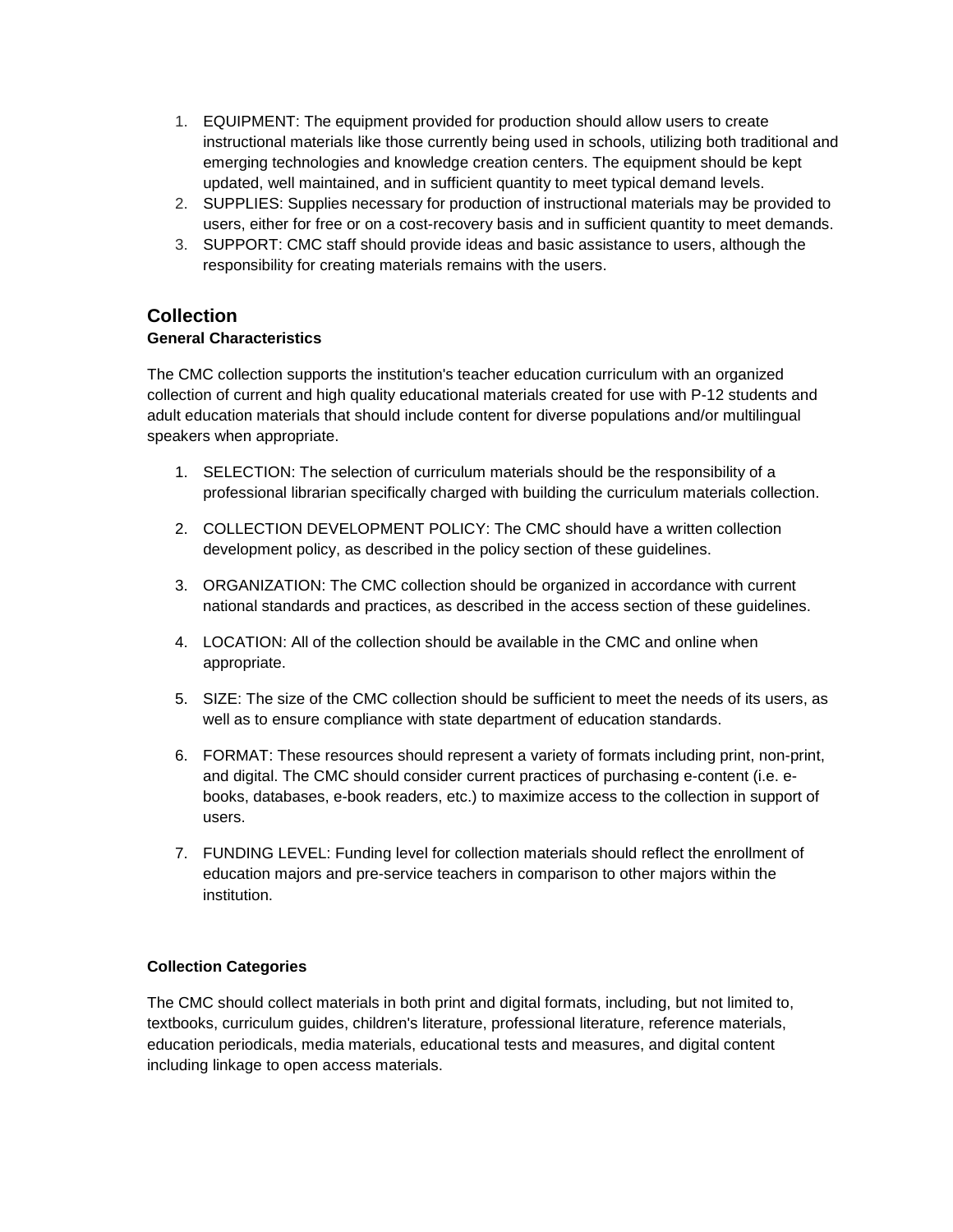- 1. TEXTBOOKS: Current textbooks in all major P-12 curricular subjects should be collected. Several publishers should be represented for each grade level in major curriculum areas. This collection may reflect the texts used in the public schools in the region, and schools in which the teacher education students receive field placements. The scope and depth of each subject area should depend upon each institution's needs.
- 2. CURRICULUM GUIDES/COURSES OF STUDY: P-12 curriculum guides should be collected annually on the local, state, and national levels. All major curriculum areas should be represented, with emphasis on the certification programs of the college/department of education of the institution.
- 3. CHILDREN'S AND YOUNG ADULT LITERATURE: This collection should include fiction, nonfiction, picture books, folk and fairy tales, plays, poetry, and graphic novels appropriate for preschool through grade twelve. The collection should be consistent with the recommendations of standard reviewing tools and include annual acquisition of award books and books from various notable book lists.
- 4. PROFESSIONAL MATERIALS: Professional teaching materials that provide ideas and activities for lesson planning and curricular development should be collected. All major curriculum areas and grade levels should be represented in accordance with the needs of the college/department of education. The CMC should consider acquiring materials that support state policies or institutions participating in the building of portfolios for teacher assessment and evaluation.
- 5. REFERENCE MATERIALS: Current reference materials, in print and digital formats, should be acquired. These include materials related to other resources in the CMC (children's literature indexes and bibliographies, educational software directories, etc.), as well as reference works intended for use by children and young adults.
- 6. P-12 AND PROFESSIONAL PERIODICALS: Periodicals including digital formats, intended for use by children and young adults should be included. Professional education periodicals that provide teaching ideas and review curriculum materials should also be represented.
- 7. MEDIA MATERIALS: A variety of formats, such as video and sound recordings streaming media and other digital content, should be acquired.
- 8. INSTRUCTIONAL MATERIALS: A range of curriculum concepts, skills, topics, and trends in P-12 curricula should be represented. Materials collected may include instructional games, posters, kits, models, maps, puppets, manipulatives, etc.
- 9. TESTS: Educational tests and measures that support education courses may be collected.
- 10. WEB RESOURCES: The CMC website should include links to the vast array of online resources available to teaching professionals for lesson planning and curricular development.

#### **Collection Development Policy**

The CMC should provide a written collection development policy that guides the selection and acquisition of materials.

1. MISSION STATEMENT: The policy should reflect and support the mission of the CMC.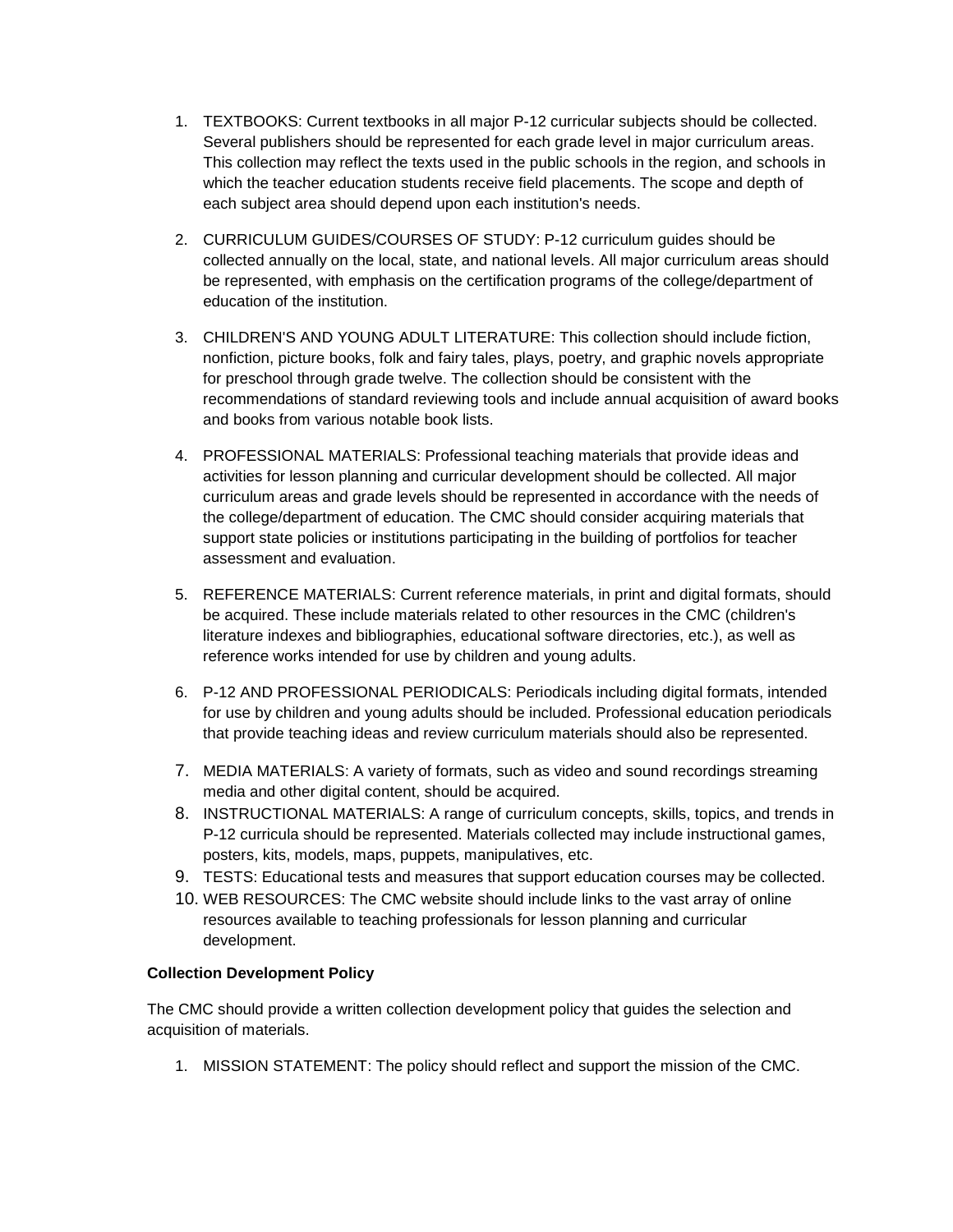- 2. USERS: The policy should include a statement concerning those served by the CMC and the extent of that service.
- 3. COLLABORATION: The policy should be developed in collaboration with the education faculty.
- 4. OBJECTIVES: The policy should identify the scope and objectives of the collection.
- 5. FORMAT: The policy should identify the formats in which materials are to be collected.
- 6. TOOLS AND CRITERIA: The policy should identify selection tools, criteria, and processes to be used in choosing materials.
- 7. CATEGORIES AND BALANCE: The policy should set forth the categories in which materials will be collected, such as textbooks, media materials, digital and print periodicals, etc., and give guidance for allocating budget resources among the categories.
- 8. COMPLIANCE: The policy should address compliance with state standards and appropriate treatment of gender, racial, ethnic, and cultural issues. The policy should address maintenance of a collection of historical or niche materials for research and teaching purposes.
- 9. MAINTENANCE AND WEEDING: The policy should address regular maintenance of the collection and weeding as appropriate.

# **ACCESS**

Access concerns the preparation, organization, retrieval, and circulation of CMC resources. These resources may be accessed physically or digitally. The cataloging and processing functions can be considered technical services work, while the retrieval and circulation functions may be considered under the public services domain.

## **Preparation**

The CMC collection will be cataloged and processed to promote easy access to its resources.

## **Cataloging**

Cataloging of CMC collections observes standards and guidelines that are unique to that setting, to reflect the ways in which CMC collections are expected to be used.

- 1. DESCRIPTION AND SUBJECTS: The physical description of items should follow currently accepted models, including uniform information (title, author, etc.) and subject headings.
- 2. CLASSIFICATION: The call numbers used for the arrangement of materials should follow the latest, most current edition of a nationally accepted classification scheme (e.g. Dewey Decimal or Library of Congress). The call numbers can be adapted to suit the local needs of the CMC.
- 3. PROFESSIONAL STAFF: Materials processed in-house should be cataloged by a professional librarian.

## **Processing**

Processing for CMC materials, especially for unique items (kits, oversized materials, etc.), often requires repackaging, to maintain the utility and durability of the materials.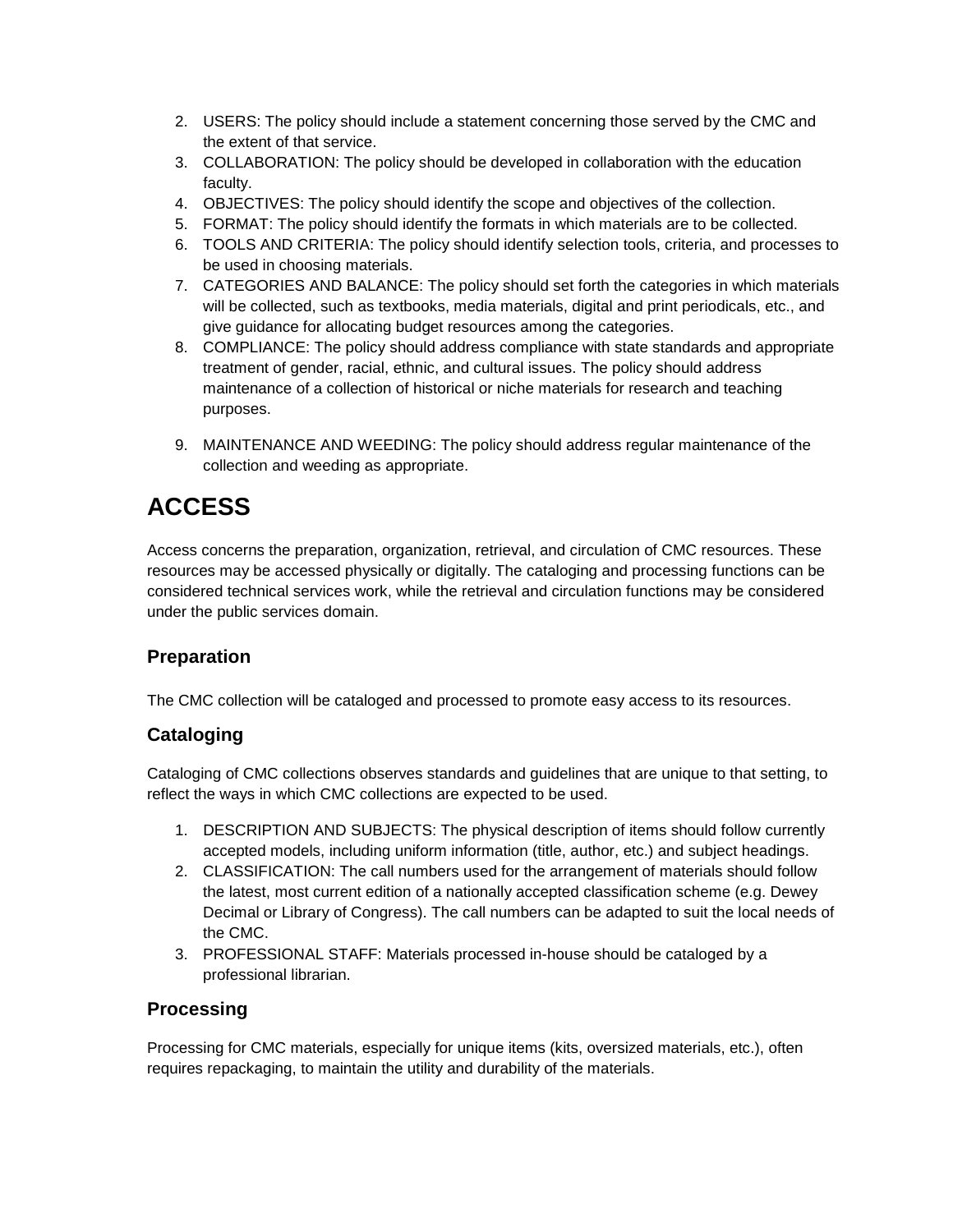- 1. PRESERVATION: Resources should be processed with the appropriate reinforcement to maximize the amount of circulation transactions possible for the life of the items.
- 2. ITEM LABELING: Collection items should be clearly and consistently labeled to promote easy retrieval from item locations.
- 3. SECURITY: Theft detection devices should be used whenever possible. The cost of security devices should be included in the CMC budget.
- 4. INTEGRITY OF UNIT: Packaging of multiple-piece units (i.e. kits) should be packaged with user access in mind. Multiple-piece containers should include a list of the numbers and types of pieces contained in the unit. When possible, individual items should be marked with identifying call numbers so that separated items can be returned to their appropriate containers.

## **Organization**

The CMC collection should be displayed in an organized manner that is easily accessible to users.

- 1. ARRANGEMENT: The collection should be arranged with consideration to the classification scheme used to catalog the materials. Sections of the collection may be shelved separately as distinct collections within the CMC.
- 2. STORAGE: The shelving/storage unit should be appropriate for the various types, sizes, and shapes of materials to be arranged.
- 3. SIGNAGE: Adequate signage for the different collection locations should be clearly posted and visible to CMC users.

## **Retrieval**

Users should be able to locate and access the materials in the CMC.

#### **Access**

- 1. CATALOG: CMC users need to be able to effectively search the catalog of CMC resources. Additional tools, such as LibGuides, bibliographies and web resources may be provided to assist users in locating materials.
- 2. AVAILABILITY: Collection materials should be readily available, rather than remotely stored.
- 3. ADA COMPLIANCE: The collection should be arranged in such a way as to enable access to all users and follow ADA guidelines. The concept of universal design should be incorporated into CMC facility planning to facilitate access to resources. Also, the CMC staff need to consider compliance issues for users accessing digital resources.

#### **Equipment**

- 1. LOCATION: Any technology needed to locate and access materials in the CMC should be located as close as possible to where it is needed by the user.
- 2. QUANTITY: A sufficient quantity of equipment should be maintained to meet typical user demands, as well as providing access to the full range of media available in the collection.
- 3. MAINTENANCE: All equipment should be regularly maintained. The funds to support this maintenance should be included in the CMC budget. The periodic upgrade of technology should be considered in long-range technology planning for the CMC. Also, the CMC needs to preserve access to legacy systems needed for archival materials still in the collection.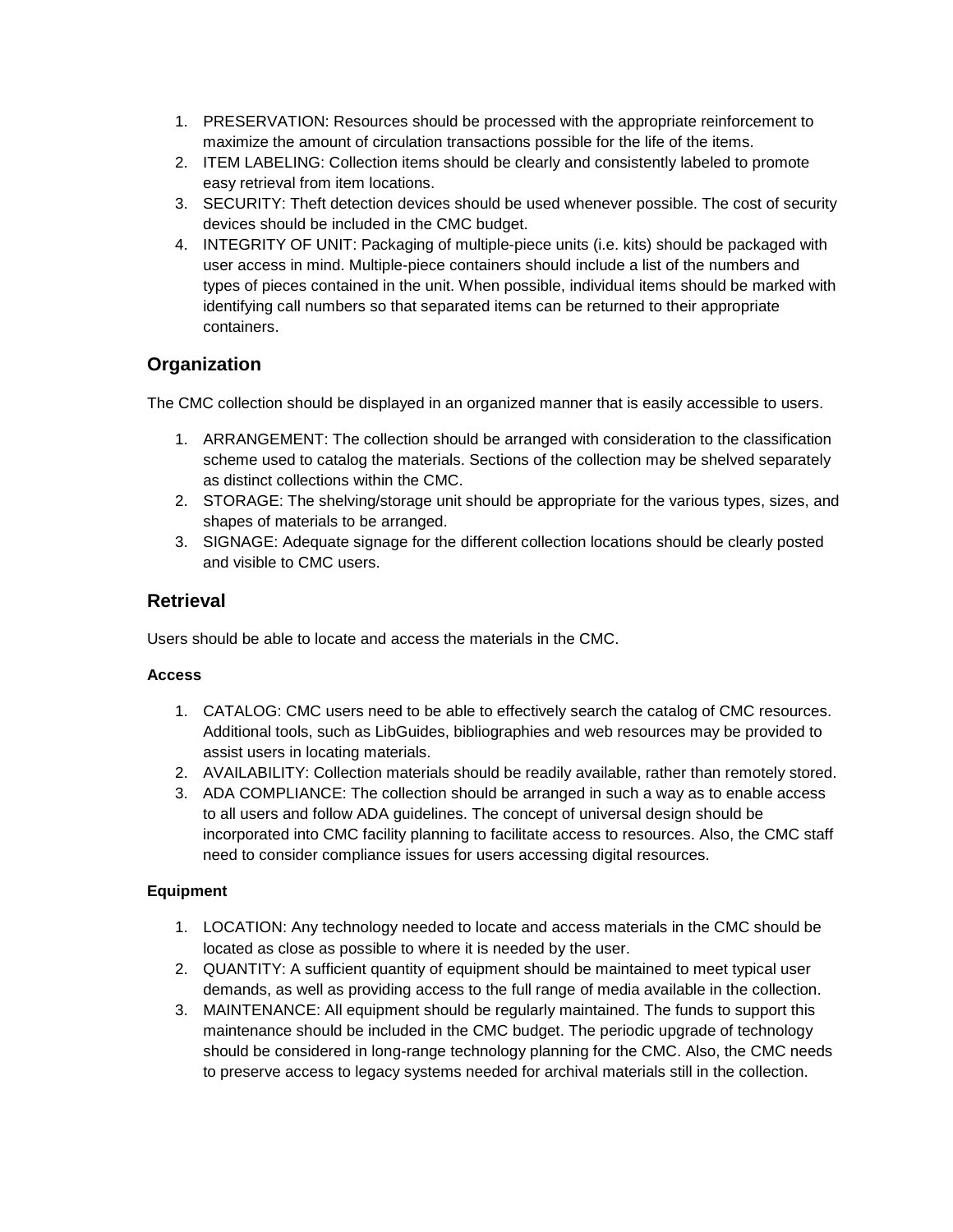4. TRAINING: The CMC staff will provide training in the use of available equipment. This training may be offered in person or virtually i.e. webinars, tutorials, course management systems and etc.

## **Circulation**

The CMC will establish procedures that enable the circulation of materials by users.

#### **Users**

- 1. USER GROUPS: The CMC staff will identify the various user groups served by the CMC, noting restrictions and privileges for each group.
- 2. IDENTIFICATION: The method for identifying users should correspond when possible to the method used by the institution governing the CMC.

#### **Materials**

- 1. CIRCULATION PERIODS: CMC policy should identify types of materials offered for circulation, along with their circulation periods and user restrictions.
- 2. PENALTIES: The penalties for user violations of circulation policies should be published.

#### **Policies**

- 1. CIRCULATION POLICY: The CMC will make available its circulation policy for users.
- 2. OTHER POLICIES: Any other policies affecting users will be made available, such as interlibrary loan policies or distance education policies.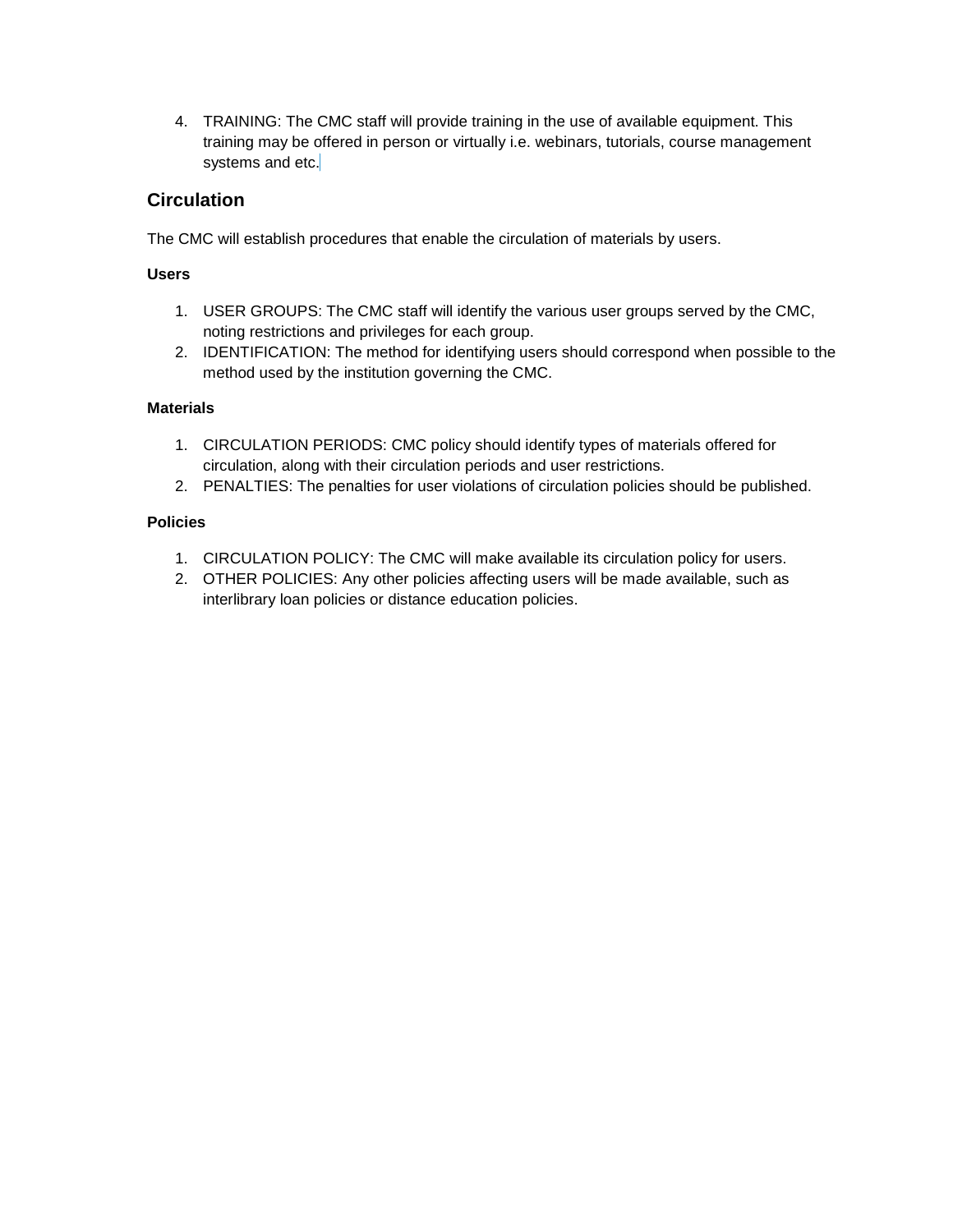# **Appendix I**

Adequate and appropriate documentation is vitally important to evaluation of the CMC. Following are examples of types of documentation that may be gathered to show compliance with the guidelines.

- 1. Budget reports
- 2. Calendars
- 3. Collection development policy
- 4. Floor plans
- 5. Inventories
- 6. Policies and procedures
- 7. Publication examples (handouts/bibliographies/websites)
- 8. Publicity materials
- 9. Schedules
- 10. Statistics
	- a. Reference statistics
	- b. User statistics
	- c. Usage statistics
	- d. Instruction statistics
- 11. Websites